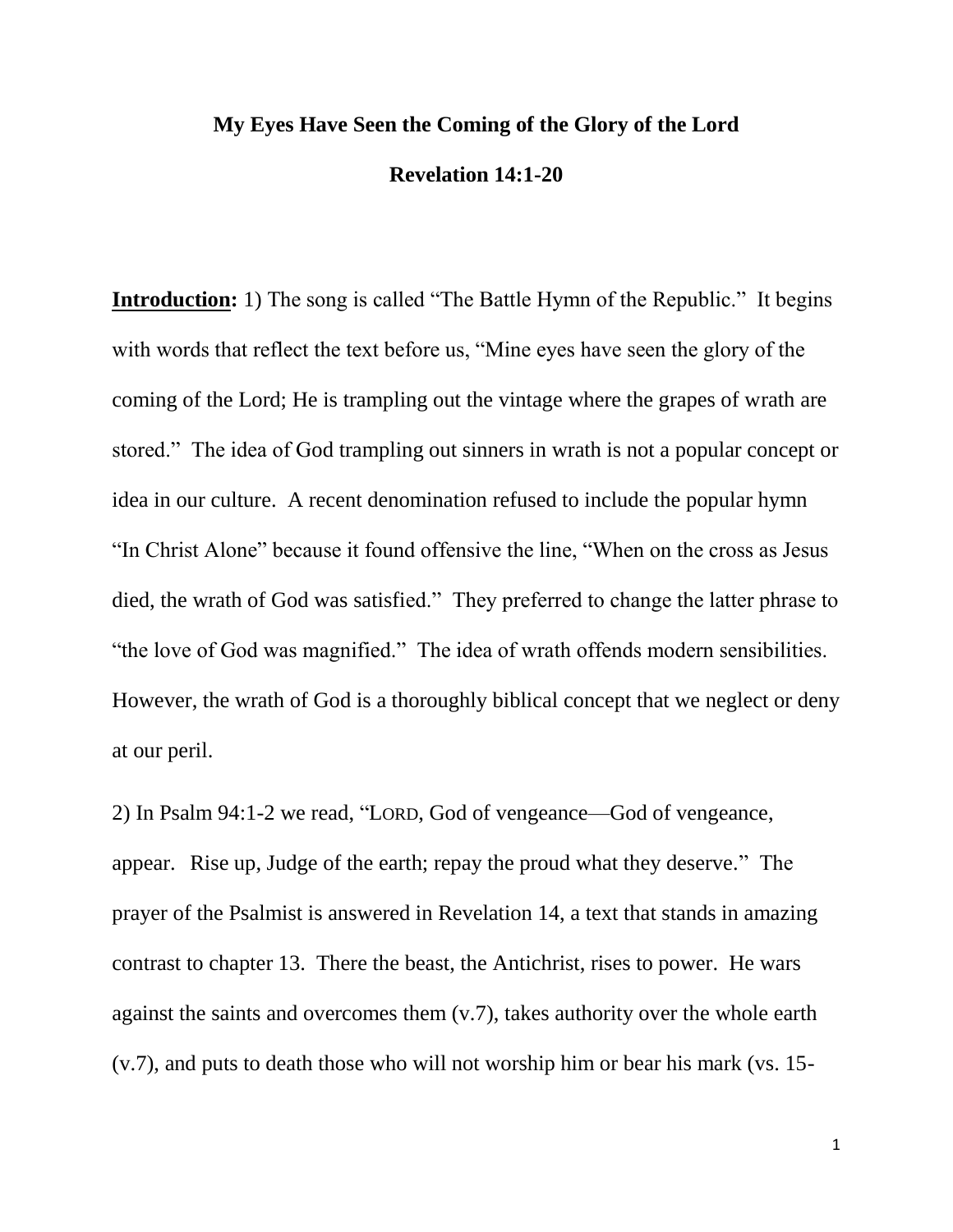18). Now, in 3 separate visions (notice the phrase, "I looked" or "I saw in v. 1, 6, 14) we see the Warrior Lamb standing on Mount Zion with his army of saints (v.1). They sing the song of redemption (v. 2-3) and follow after the Lamb in holiness and purity (vs. 4-5). They have the promise of heaven and glory whereas the followers of the beast have the certainty of judgment and hell (vs. 6-20). This chapter is a preview of coming attractions. The one you follow is crucial. The one you worship is decisive.

### **I. Faithful follower of Jesus have a glorious Future 14:1-5**

Warren Wiersbe is certainly correct, "better to reign with Christ forever, than to reign with Antichrist for a few years" (p. 112). To this I would add, "better to worship the Lamb who redeems and rewards than the Beast who deceives and destroys." John begins this chapter with his attention turned to the Lamb, the Lord Jesus, and his followers. Three glorious promises are ours to enjoy forever and ever.

- 1) The redeemed will stand with Him securely 14:1
	- The Lamb is now standing on Mount Zion and with him 144,000. This is the same 144,000 of Revelation 7:1-8. As there, I believe these are Jewish believers who belong to God and are protected by God. Both his name and the Father's name is written (W.A.R), permanently inscribed, on their foreheads. These followers of Christ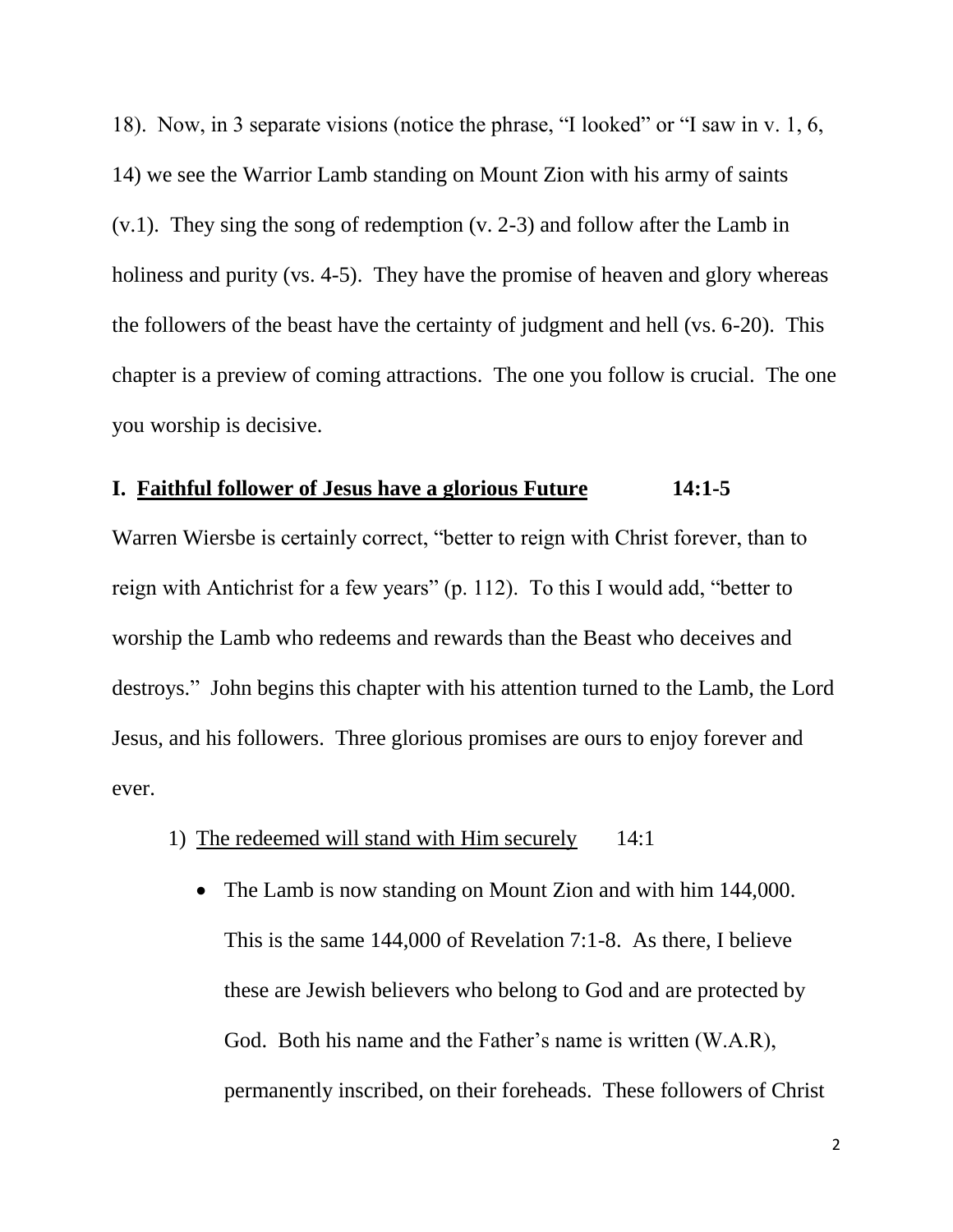are dependent on God, loyal to God, owned by God, safe and secure in God.

• They stand with the Lamb on Mount Zion. Some believe this is heavenly Zion based upon Hebrews 12:22-24. That is certainly possible. However, I believe it is better to see this as earthly Jerusalem and a reflection of the beautiful Messianic hymn of Psalm 2. There is v. 6 we read, "I have consecrated My King on Zion, My holy mountain." Psalm 48:2 says, "rising splendidly, is the joy of the whole earth. Mount Zion on the slopes of the north is the city of the great King." Isaiah 24:33 adds, "The moon will be put to shame and the sun disgraced, because the LORD of Hosts will reign as king on Mount Zion in Jerusalem, and He will display His glory in the presence of His elders." This is the mountain of the great King, and there He stands in triumphant victory. By glorious grace, those who follow Him stand with Him.

The reign of terror of the dragon, antichrist and the false prophet is already passing away. Its doom is certain. There is a new King on the scene! The beast is going down as the Lamb stand up (cf. 5:6-7; see also Psalm 76).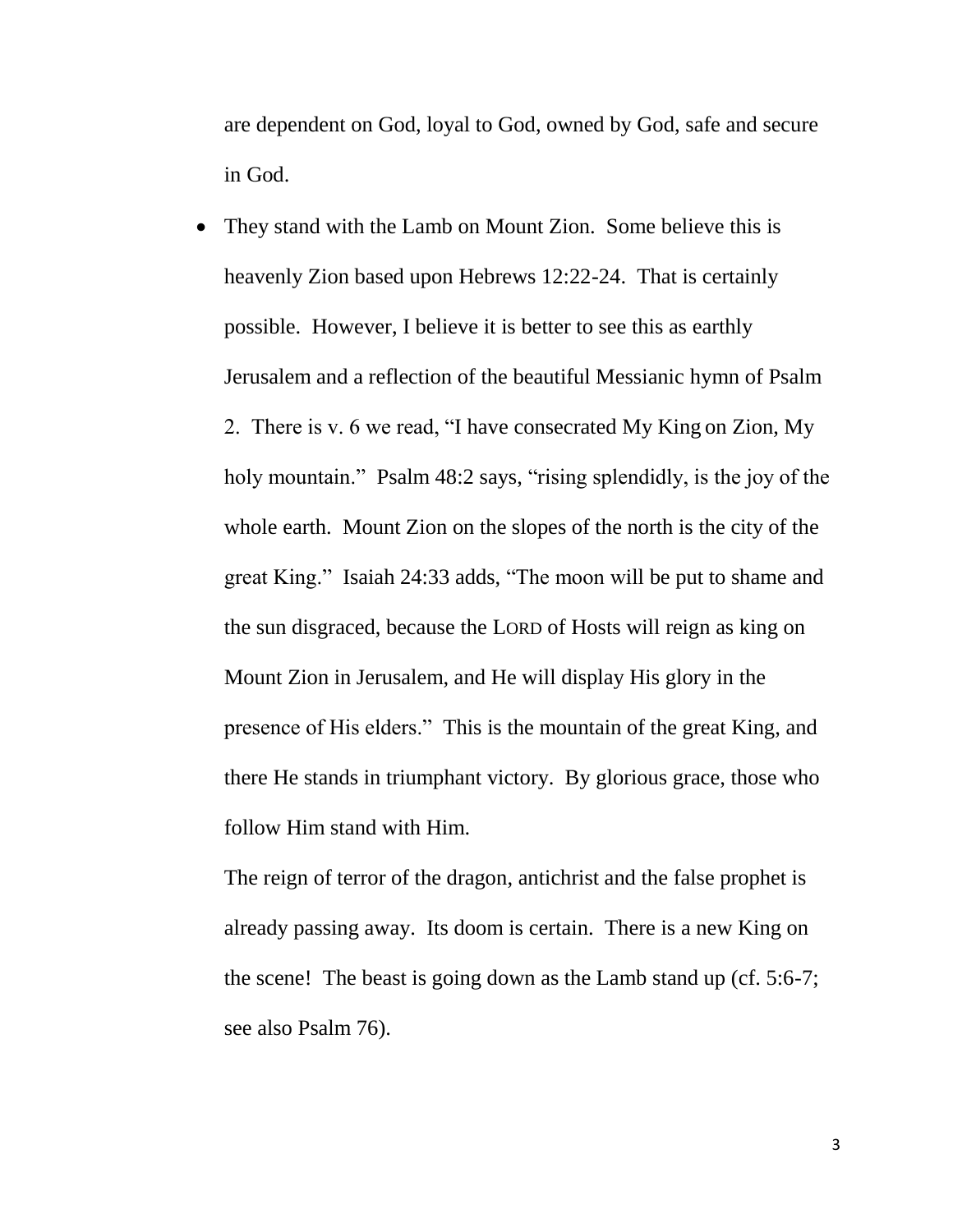- 2) The redeemed will sing to Him loudly 14:2-3
	- $\bullet$  In v. 1 John sees the glory of God. Now he hears singing to the glory of God. Once more he hears "a voice from heaven" (cf. 4:1; 10:4, 8; 11:12; 12:10, 13; 18:14; 19:1). This recalls the vision of 1:15 (cf. Ezk. 43:2). Here the voice is not one but many. Duvall says John hears, "a resounding heavenly anthem. The sounds is both booming and beautiful" (p. 191). Indeed, the sound of the waters and thunders are impressive and powerful. The song John says, is "like harpists harping with their harps" (my translation).
	- To these instruments is added "a new song," the song of the redeemed (cf. 5:9). They sing before 1) the throne, 2) angels ("the four living creatures") and 3) the representatives of the redeemed ("the elders"). Only the redeemed (the 144,000) can learn and sing this song. If I am correct that the 144,000 represent Jewish believers, it may also be correct that here they represent all believers as they sing the song of redemption and salvation. Such joy and celebration is the natural response of all who have been purchased for God by the blood of the Lamb. Saved by a salvation we do not deserve or could ever earn, we rejoice in the Lamb who slain but is now standing (5:6). Christianity has always been a singing faith. It will remain so for all eternity!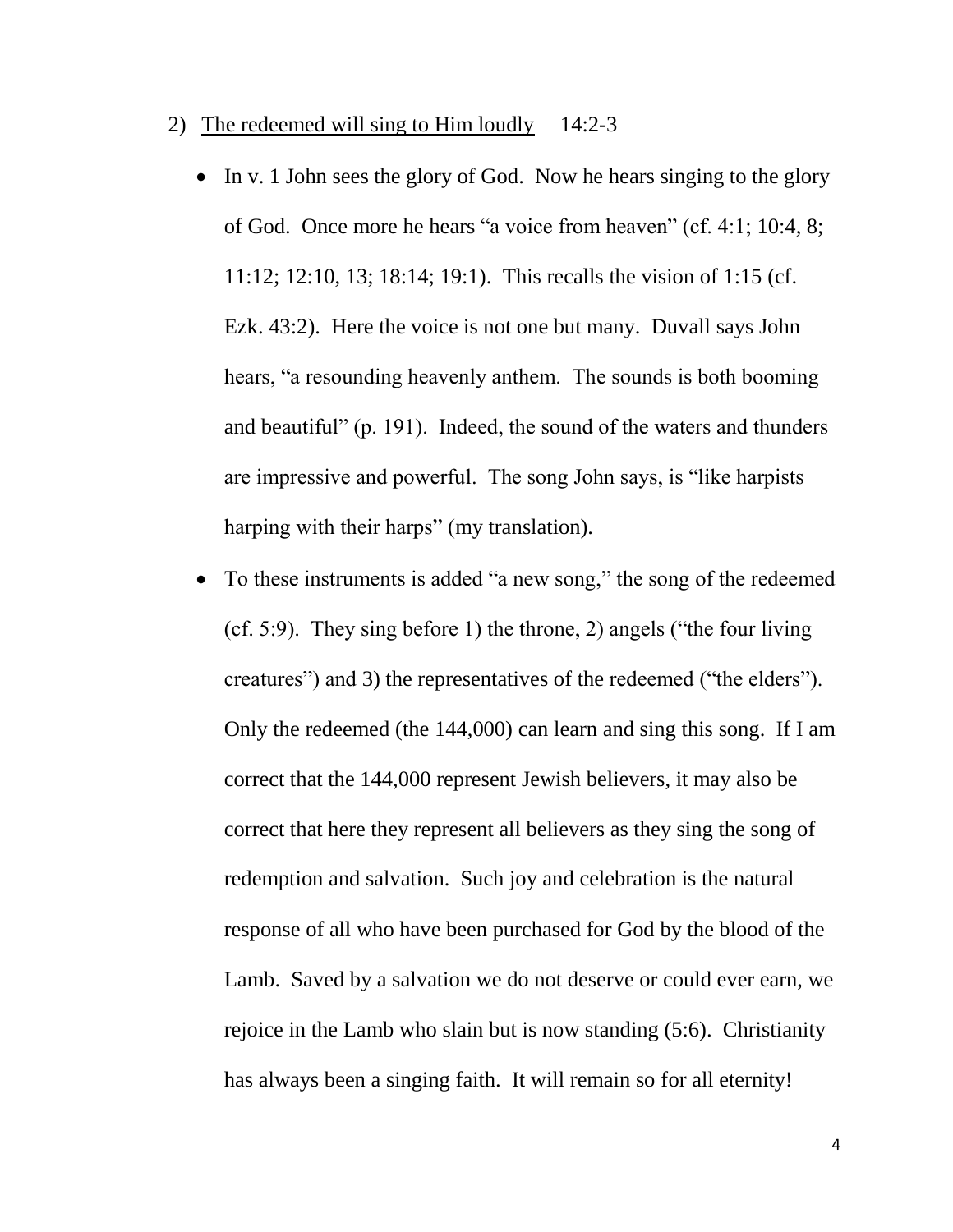3) The redeemed will be sanctified through Him completely 14:4-5 Verse 4 can be a bit tricky if we forget Revelation is apocalyptic, symbolic language. We are introduced to virgins who have not defiled themselves with women. This, without question, is symbolic of their fidelity and allegiance to the Lamb whom they follow wherever He goes. In other words they are spiritually faithful to their God in a world awash in idolatry and immorality (cf. 9:20-21; see also Jam. 4:5). They have remained morally and spiritually pure in their devotion of and love for the Lamb. No other God would they consider. No other lover would they entertain. They follow (pre. tense) Christ and only Christ! Why? Because He redeemed them. He set them free from slavery to sin. He purchased them from the enslavement and bondage to sin. They continually follow the Lamb as first fruits. This could indicate they are the beginning or first of a greater harvest to follow. Based on Revelation 7:9-14, we know that many will come to Christ during the Great Tribulation even as God pours out His judgment, and wrath on unrepentant humanity.

Verse 5 informs us that as they follow the Lamb, there is no lie in their mouth and they are blameless. "They are ambassadors of truth and enemies of falsehood in what they say and how they live" (Duvall, 192).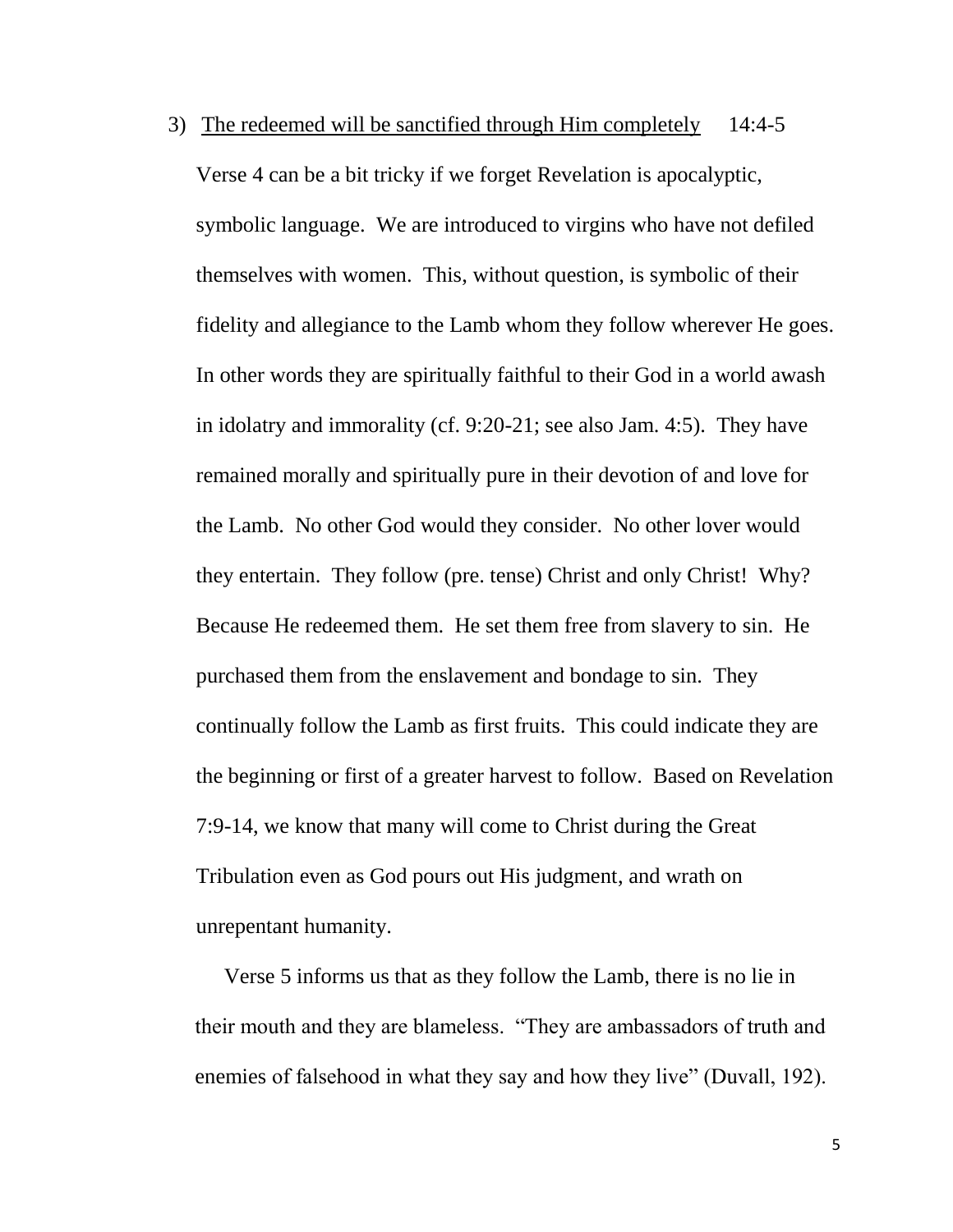Believers hold fast to Christ (vs. 4-5) because he holds fast to them (v. 1). He is truly glorified in us because we are fully and totally satisfied in Him. He is all we could ever want and more! Hallelujah. Praise the Lamb.

#### **II. God will be just in his treatment of all persons 14:6-13**

• Beginning with verse 6 we are introduced to 6 angelic messengers who appear in the remainder of the chapter (v. 6, 8, 9, 15, 17, 18). Their messages contain both blessing and cursing. There are words of gospel (v. 6). There are also words of judgment. What is made crystal clear is there is no place in a biblical, orthodox theology for universalism (eventually all persons will be saved). A biblical portrait of hell and eternal torment is painted for us in verses 10-11 that are simply too plain to be denied. Revelation 14:6-20 could not be more politically incorrect for an age that tolerates anything and everything. However, one thing is certain: the God of all the earth will do right (Gen. 18:25). There is coming a day of reckoning for all of us. We will not all be treated the same though we will all be treated justly and righteously. No one will stand before God at judgment and say, "You did me wrong. You were unfair." Such a day will never come.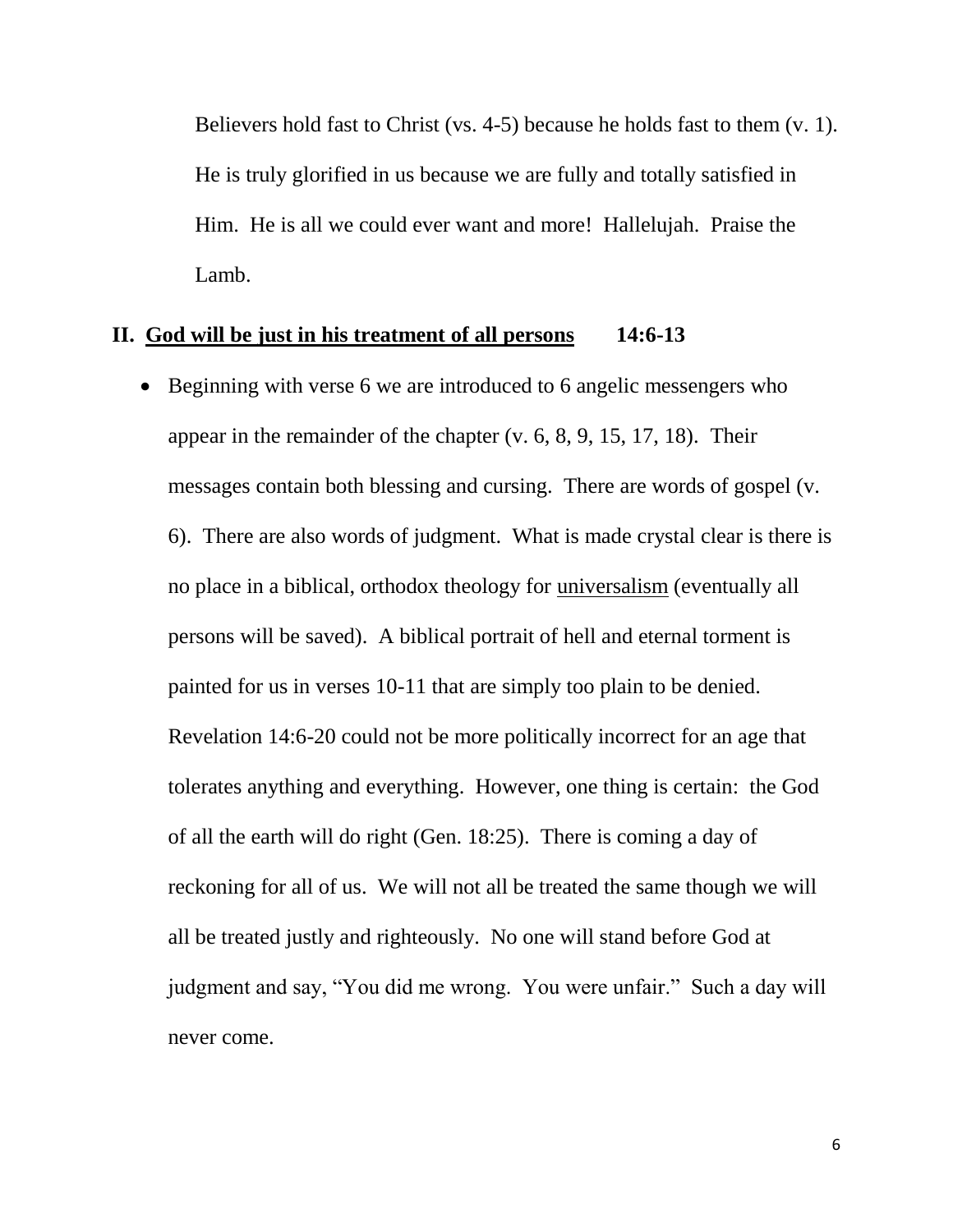1) All peoples are called to fear, glorify and worship their creator God 14:6-7

Flying in the midst of heaven (ESV, "directly overhead") is actually midheaven. It refers to that point in the sky where the sun reaches its apex or highest point. This angel will be at the highest point and verse 7 informs us that he will speak with the loudest voice. All will see him and all will hear him.

He preaches the everlasting gospel. This is the only time an angel is said to preach the gospel! This is our assignment and task. The everlasting gospel is the same gospel proclaimed throughout all of history. It is the good news of forgiveness and eternal life made possible through the death of Jesus Christ for sinners. Old Testament saints looked forward to this day. All New Testament believers look back to what Christ accomplished. It is interesting to note that the gospel is called in the Bible "the gospel of the kingdom" (Matt. 4:23), "the gospel of Jesus Christ" (Mark 1:1), "the gospel of God" (Mark 1:14), "the gospel of the grace of God" (Acts 20:24), "the gospel of the glory of Christ" (2 Cor. 4:4), "the gospel of salvation" (Eph. 1:13), "the gospel of peace" (Eph. 6:15), and "the glorious gospel" (1 Tim. 1:11). (MacArthur, vol. 2, 86). It is a "great gospel."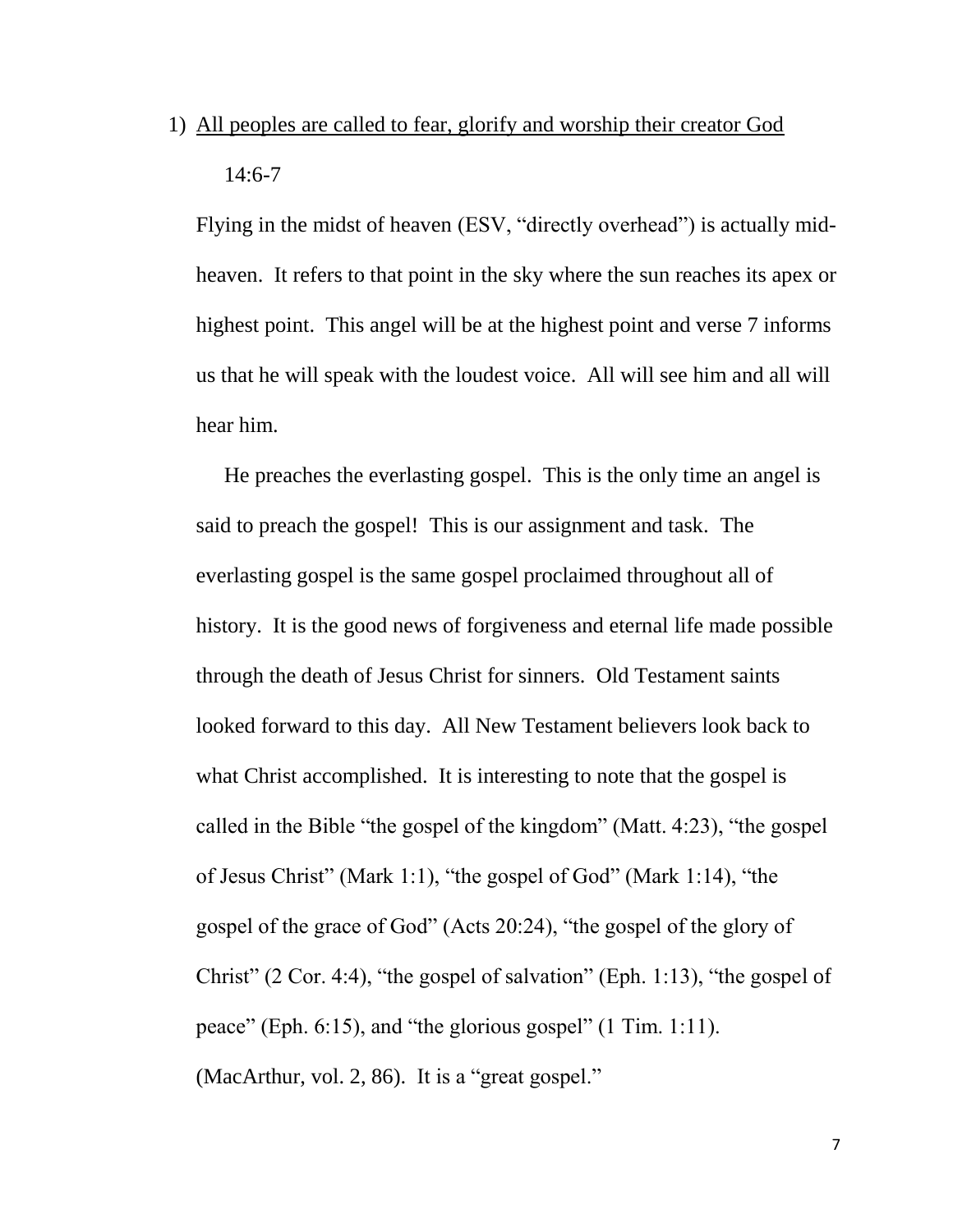Jesus promised that this gospel would be preached throughout the whole world before the end (Matt. 24:14). The preaching of this angel will in some sense assure that this promise is indeed fulfilled. (Ibid).

The audience of this message is said again to be "those who dwell on the earth." This is the phrase used throughout Revelation which refers to unbelievers. Furthermore, they are described as "every nation, tribe, tongue, and people." The nature of this angel's ministry is comprehensive and worldwide in the truest sense. He will indeed preach the gospel to all creation. To preach the gospel to all creation was the last command our Lord gave to His disciples (Matt. 28:18-20; Acts 1:8). We are never more faithful to the heart and will of our Lord than when we, like this faithful angel, preach the gospel to all creation. There is still time, but it will not last forever.

• Verse 7 contains the rightful response of every person to the God who made them and the gospel that can redeem them. This particular verse is steeped both in imperatives and in natural revelation. The words "fear," "give," and "worship" are all imperatives of command. God is the sovereign Lord, therefore we should fear Him. Complete awe and reverence is His rightful due.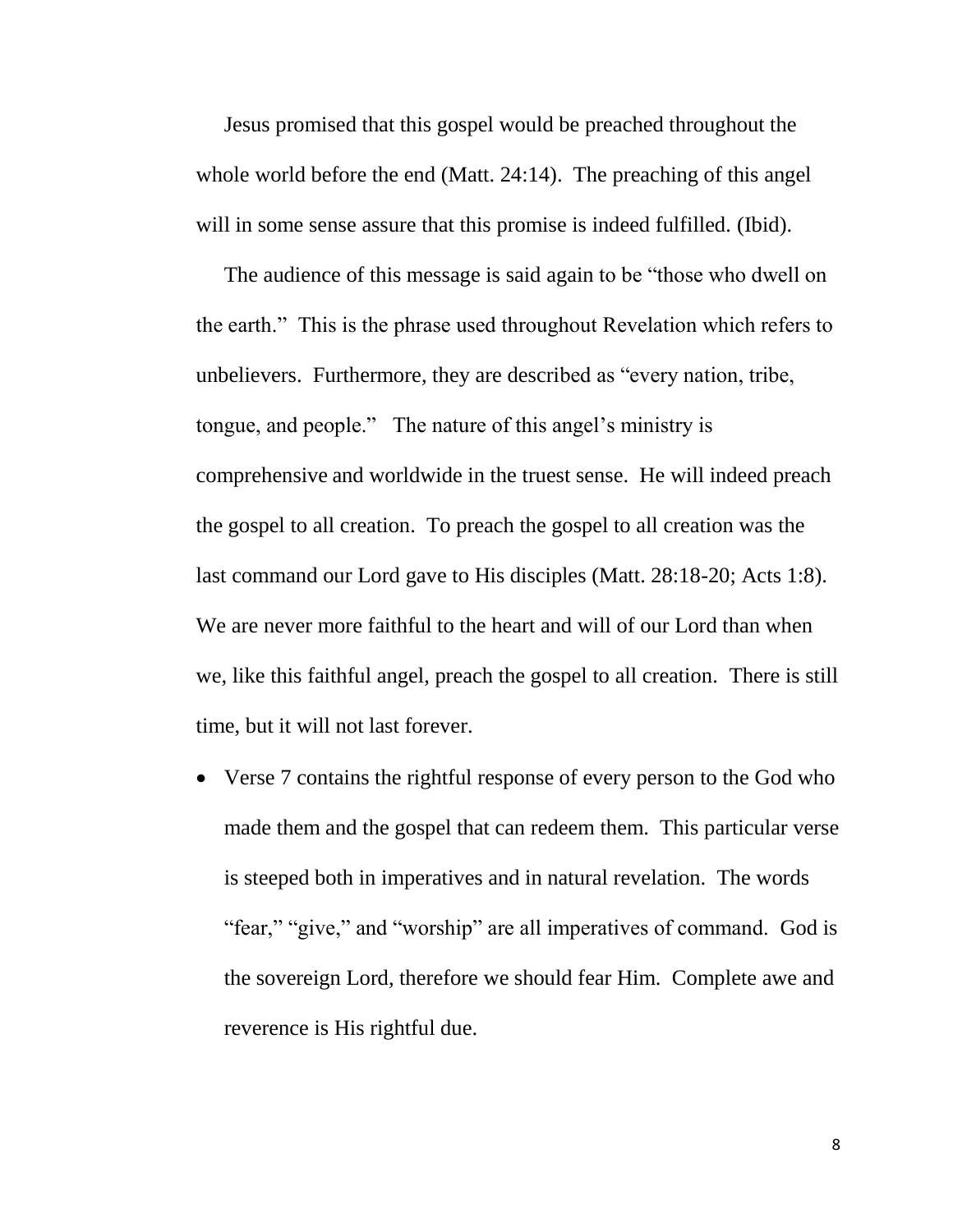- God is the awesome judge, therefore we should give Him glory. Note that the text says, "the hour of His judgment has come." The time for salvation is almost gone. The opportunity to receive Christ is fading quickly. The bowl judgments of chapter 16 are fast approaching. Armageddon is just around the corner. The second coming (19:11-21) could happen at any moment.
- God is the marvelous Creator, therefore we should worship Him. Our text emphasizes the magnitude of God's creative work. He is the one who made heaven and earth, the sea and springs of water. God has revealed Himself both in nature and in Scripture. Romans 1 and 2 remind us that no one is without excuse, for God has made himself known to all persons both in creation and in conscience.

### **Application**

When Paul evangelized Jews he almost always started with the Old Testament Scriptures, a common starting point with them. However, when he evangelized Greeks and Pagan Gentiles, his starting point was almost always creation (see Acts 14 & 17). (MacArthur, vol. 2, 89). In secular America today, creation is often the best, even a necessary, starting point for us when it comes to evangelizing those who need to know Jesus. Before you introduce someone to the Redeemer, you must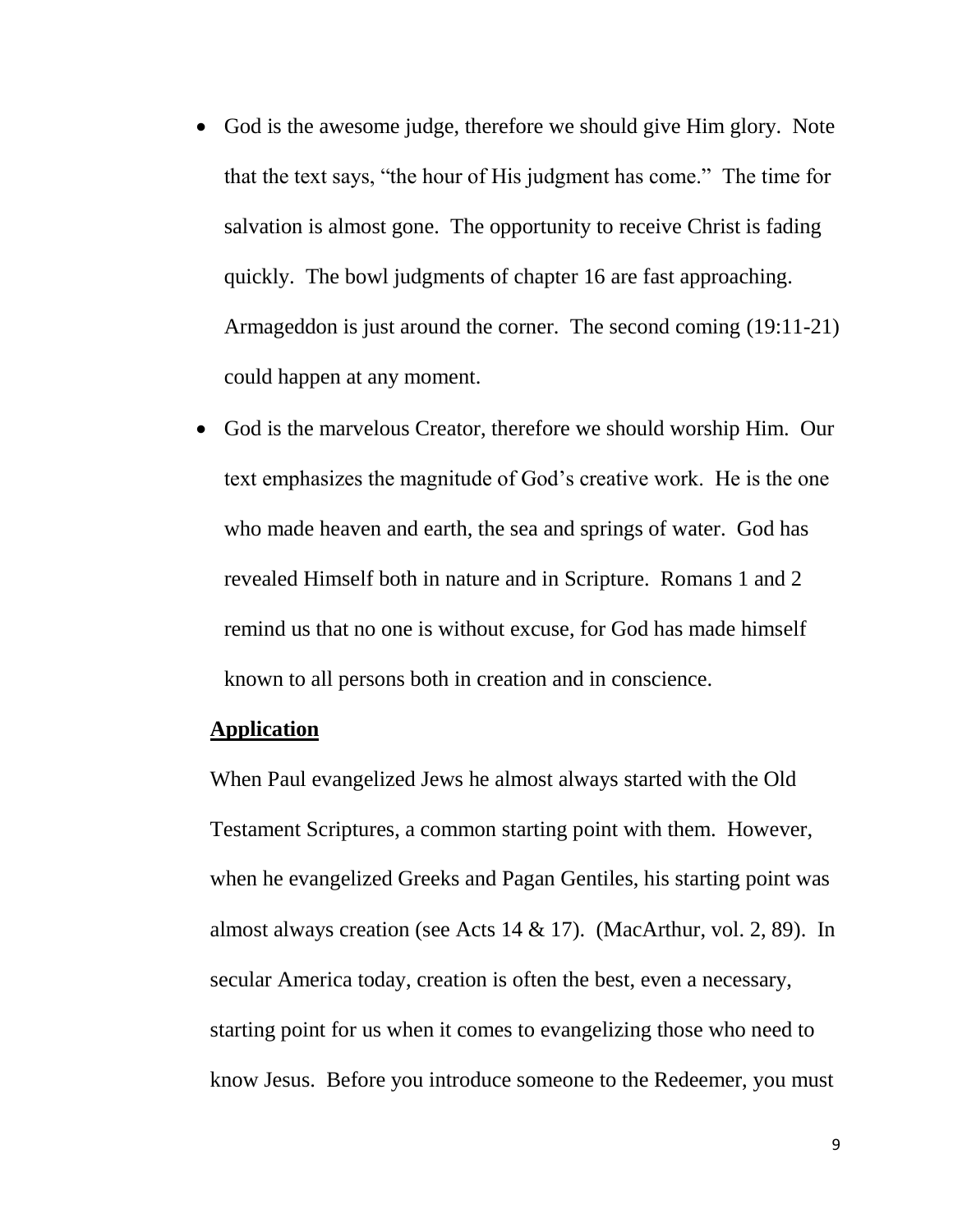first help them to understand there is a Creator. As Creator, God made everything. That means as Creator, God made you and God made me. Understanding such a truth is a starting point for my understanding that I have a responsibility to rightly relate to that one who made me. This is the heart of Paul's theology in Romans 1. This is the heart of John's argument here in Revelation 14:7.

2) Unbelievers can anticipate defeat, wrath and eternal torment 14:8-11 Verses 8-13 reveal a tremendous contrast between those who follow the Lamb and those who follow the beast, between the saved and the lost. We see first the destiny of the unsaved. Their end can only be described as heartbreaking, sorrowful and tragic. Their future is unimaginably dark and hopeless.

"Another angel, a second" appears announcing the fall of "Babylon the great." Babylon is introduced here for the  $1<sup>st</sup>$  time in Revelation, though a more full description will be provided in chapters 17 and 18. Babylon the Great is referenced 6 times (14:8; 16:19; 17:5; 18:2, 10, 21; see also Dan. 4:30). Ancient Babylon in Mesopotamia, modern day Iraq, had been a political, commercial and religious powerhouse. It was once a great empire and known for its moral decadence (gross immorality and idolatry).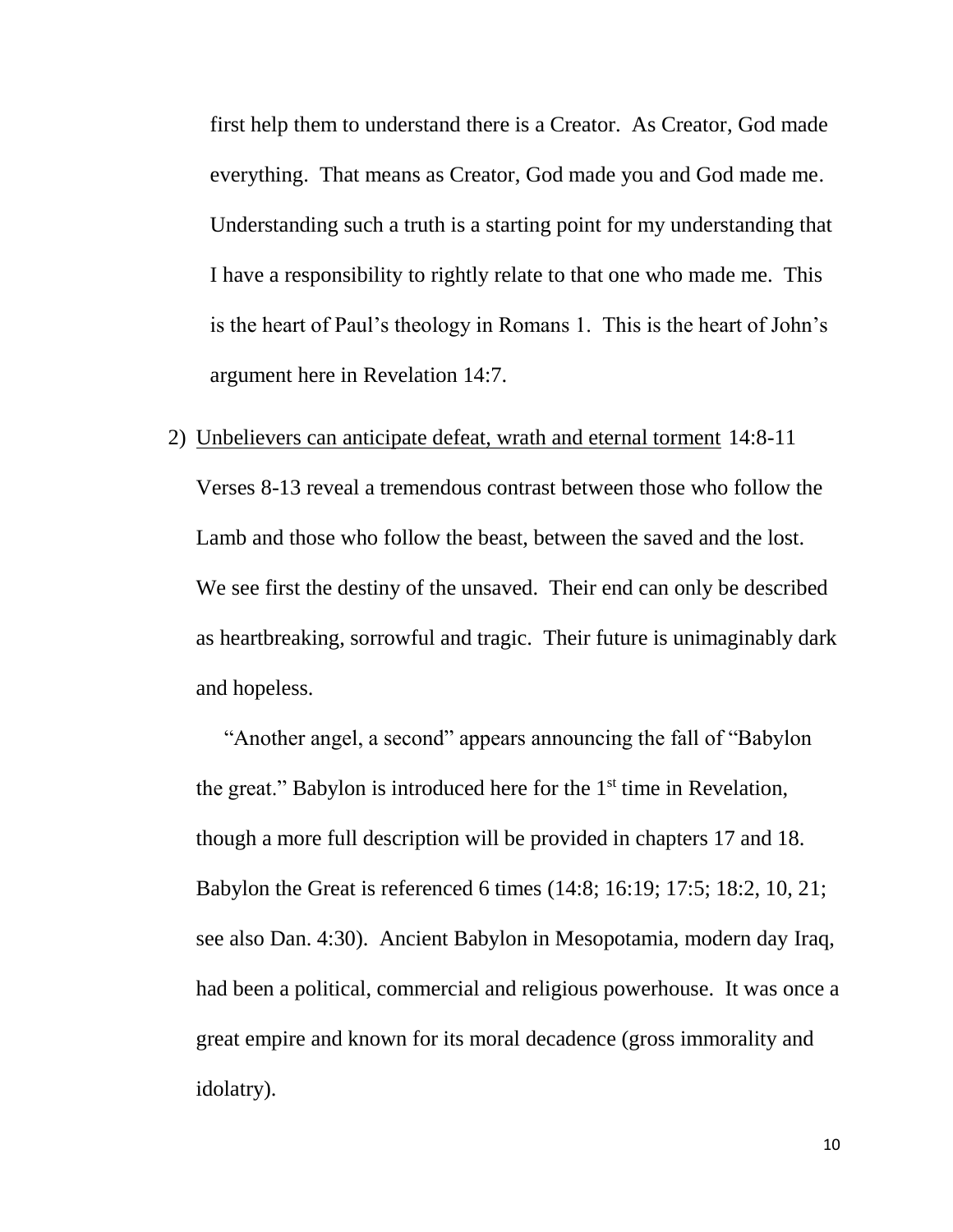In Revelation, Babylon stands for that system religiously, politically and economically which stands in opposition to all that is of God. It is Antichrist's worldwide political, economic, and religious empire. Founded by Nimrod (Genesis 10:9) it was the sight of the first organized system of idolatrous and false worship (Genesis 11:1-4). The tower of Babel was its most pronounced expression. So certain is its demise that the word fallen is repeated. It is certain to be destroyed. (MacArthur, vol. 2, 90).

All nations have been intoxicated, deceived, and seduced by this false system headed by Antichrist. Like a seductive prostitute, the Babylonian system leads men into passionate maddening adultery with a god who is no god at all.

Those who drink her wine and experience her passion will also drink another wine and experience another passion. Tragically it will be the wine of the wrath of God. As the 144,000 follow the Lamb, so those on the earth follow Babylon and the Beast (verse 9). The result is that they will now drink of the wine of the wrath of God in full strength or in full measure.

In the Old Testament God's wrath is often pictured as a cup of wine to be drunk (Psalm 75:8; Isaiah 51:17; Jeremiah 25:15). Such wrath is the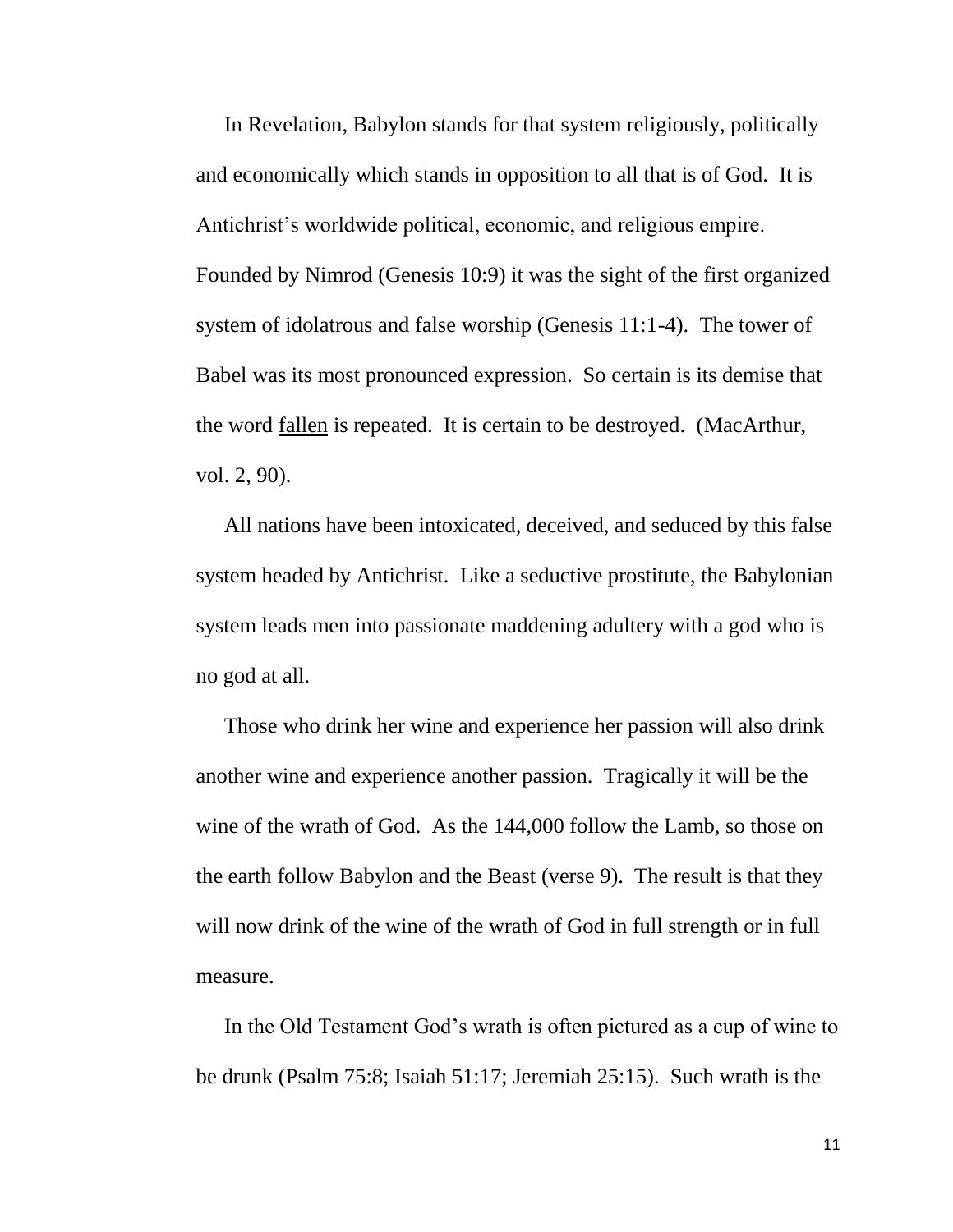personal and proper response of a holy and righteous God to rebellious sinners who have said no to His love and grace revealed in Jesus Christ.

Verse 10 and 11 provide a terrifying picture of hell and eternal damnation. It is impossible to read these verses and come up with any kind of doctrine of universalism, annihilationism or conditional immortality. The picture is one of conscious, eternal and everlasting torment before the angels and the Lamb. Those in hell will have a constant awareness and knowledge of the God they rejected. This will only enhance the horror and torment that they will experience. Fire and brimstone are often used in Scripture with respect to divine judgment. God used it to destroy Sodom and Gomorrah (Gen. 19:24-25; Luke 17:29). (MacArthur, vol. 2, 91). Our Lord spoke of hell as a place of "eternal fire" (Matt. 18:8; 25:41), "unquenchable fire" (Mark 9:43) and the place where "the fire is not quenched" (Mark 9:48). In Matthew 25:41 Jesus taught that the everlasting fire or hell was "prepared for the devil and his angels." God does not desire that anyone would go to hell, but that all would come to repentance (2 Peter 3:9). Those who go to hell choose their destiny, saying "no" to the grace of God made available to all through His Son, the Lamb, Jesus Christ.

12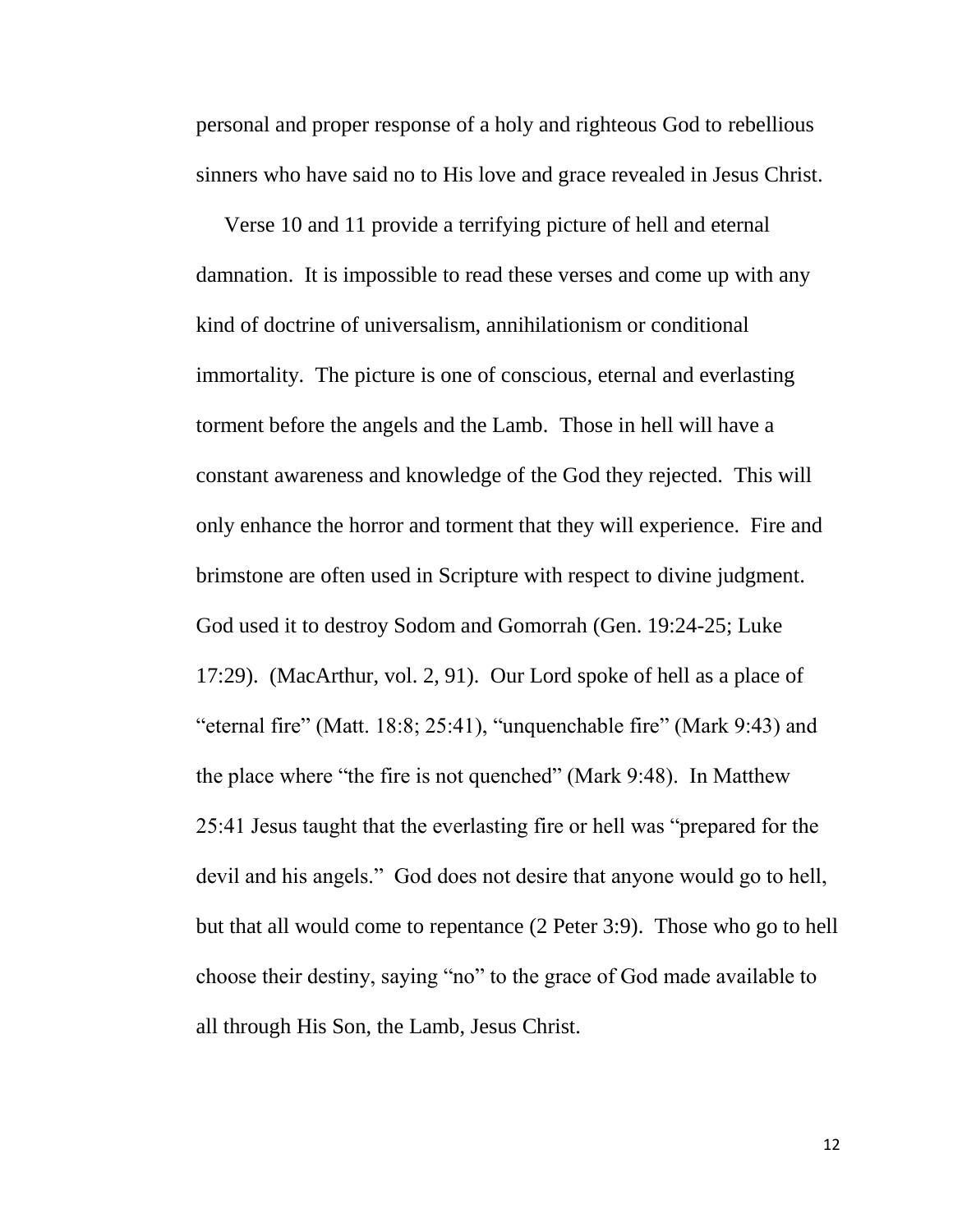3) Believers will endure, obey, find rest and be rewarded 14:12-13 The destiny of those who know Christ is radically different than those who die without Him. In verse 12 we are called to endurance, patience, steadfastness, or perseverance. Duvall notes, "The term "endurance" (*hypomonē*), perhaps "the key ethical term in the Apocalypse," appears seven times in Revelation (1:9; 2:2, 3, 19; 3:10; 13:10; 14:12)" [p. 198] While our salvation is a signed, sealed and settled issue rooted in the keeping power of God (Jude 24-25), we are indeed challenged to persevere and the means of our perseverance is noted here in verse 12: those who keep the commandments of God and their faith in Jesus. Jesus reminded us in John 8:31, "If you abide in My Word then you are truly disciples of Mine." John also wrote in his first epistle, "This is the love of God, that we keep His commandments" (1 John 5:3). Those who follow the Lamb have faith in Jesus and those who have faith in Jesus follow the Lamb. The two concepts cannot be separated from one another. In the midst of horrible tribulation and great wickedness, we cannot help but wonder: "is our devotion to the Lamb truly worth it?" Verse 13 provides a resounding "yes" to that question. John again hears a voice from heaven telling him to write and write words that will be permanent and lasting. Here we encounter the second of seven beatitudes in the book of Revelation (1:3;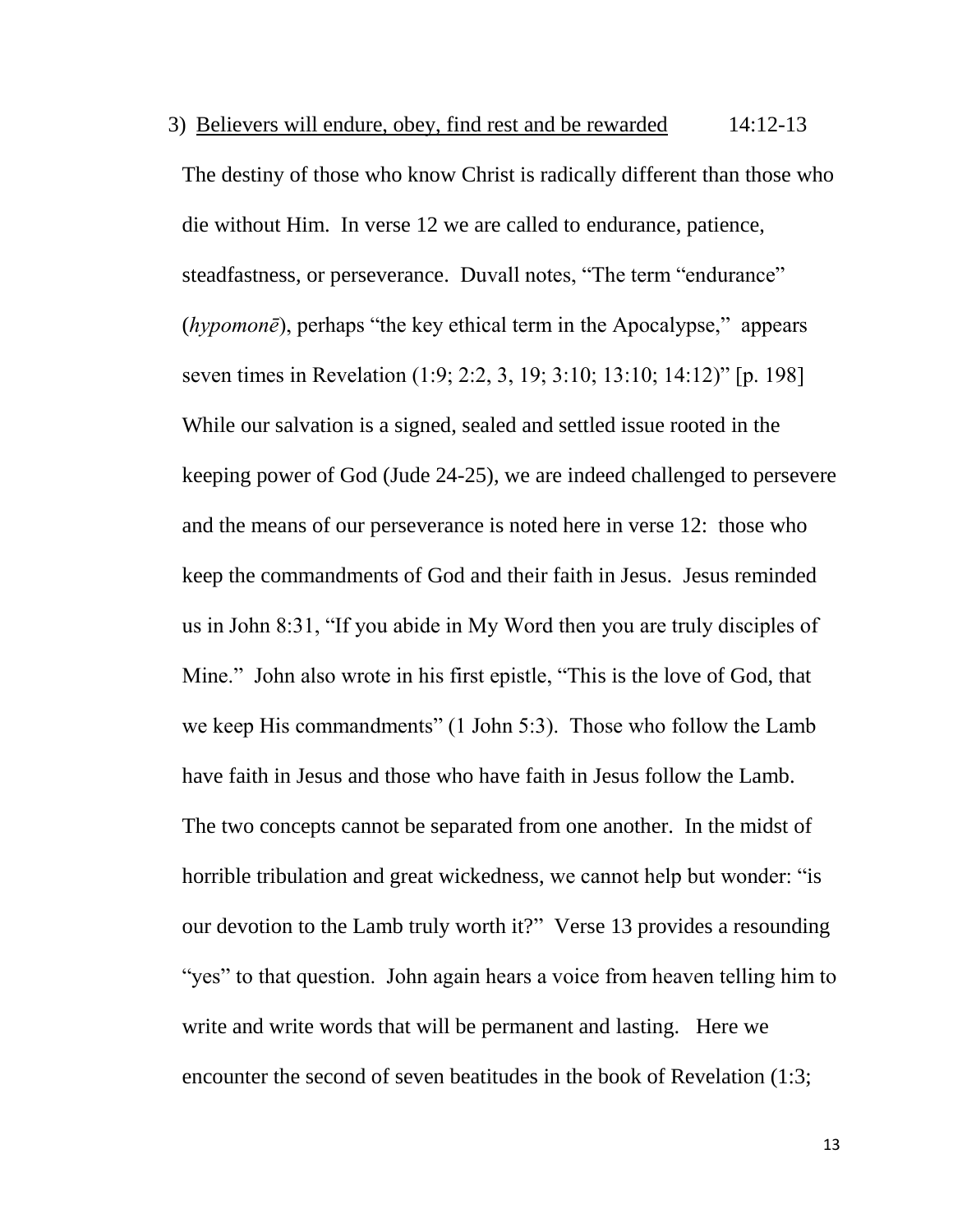16:15; 19:9; 20:6; 22:7, 14). "Blessed are the dead who die in the Lord" is a remarkable statement. It can only be understood when taken as a whole. If we were to say blessed are the dead, that would certainly make no sense and seem blatantly absurd. However, when you add the phrase "who die in the Lord" everything takes on a new perspective. Paul taught us that, "to be absent from the body is to be present with the Lord" (2 Cor. 5:8). He also said in Philippians 1:21, "for me to live is Christ and to die is gain." Psalm 116:15 teaches us that "precious in the sight of the Lord is the death of His saints." So certain is this truth that the Holy Spirit gives His hearty affirmation, "Blessed indeed." This is the only time that the Holy Spirit is quoted in all of the Revelation except in 22:17. His emphatic "yes" reveals his absolute agreement with the voice from heaven that states that those who die in the Lord are indeed blessed.

Those who die in the Lord have their final rest. Sorrow and suffering are at an end. Those who die in the Lord find their works ("their deeds") following them. In other words, rest and reward is the promise of eternity for those who have followed the Lamb and have kept their faith in Jesus.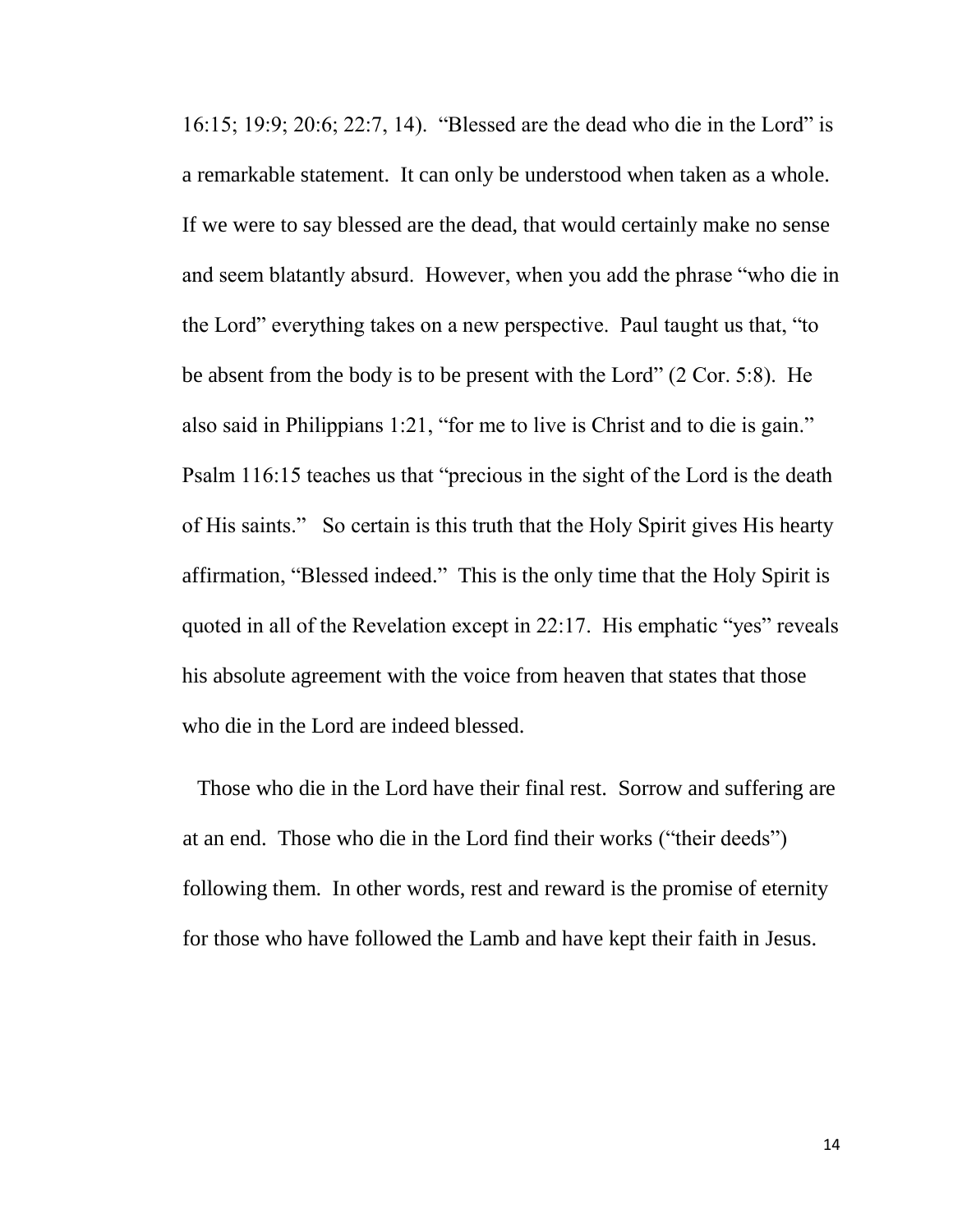# **III. Jesus will pour out His wrath on the earth in righteous judgment 14:14-20**

I once heard a Jewish evangelist named Hyman Appleman say, "If I could scare you out of hell I would." I have to agree with him knowing how terrible and eternal it will be. Revelation 14:9-11 have made this clear. Now verses 14-20 demonstrate its future horror by the images of 2 harvest: 1) grain in 14:14-16 and 2) grapes in 14:17-20. While some students of Scripture believe the first depicts the harvest of the righteous and the  $2<sup>nd</sup>$  the unrighteous, it is best to see both as harvest of judgment on the wicked. The Old Testament background is Joel 3:12- 13 where the Bible says, "Let the nations be roused and come to the Valley of Jehoshaphat, for there I will sit down to judge all the surrounding nations. Swing the sickle because the harvest is ripe. Come and trample the grapes because the winepress is full; the wine vats overflow because the wickedness of the nations is great."

- 1) The judgment will be in glory and on time 14:14-16
	- John looks (14:1, 6) and sees the Son of Man on a white cloud with a golden victor's crown (Gr. *stephanos*) on His head. This is the Lord Jesus (cf. 1:13-16; Dan. 7:13-14). Here is our Lord in dazzling brilliance and majesty, awesome authority and power. Revelation 1:7 is coming to fruition.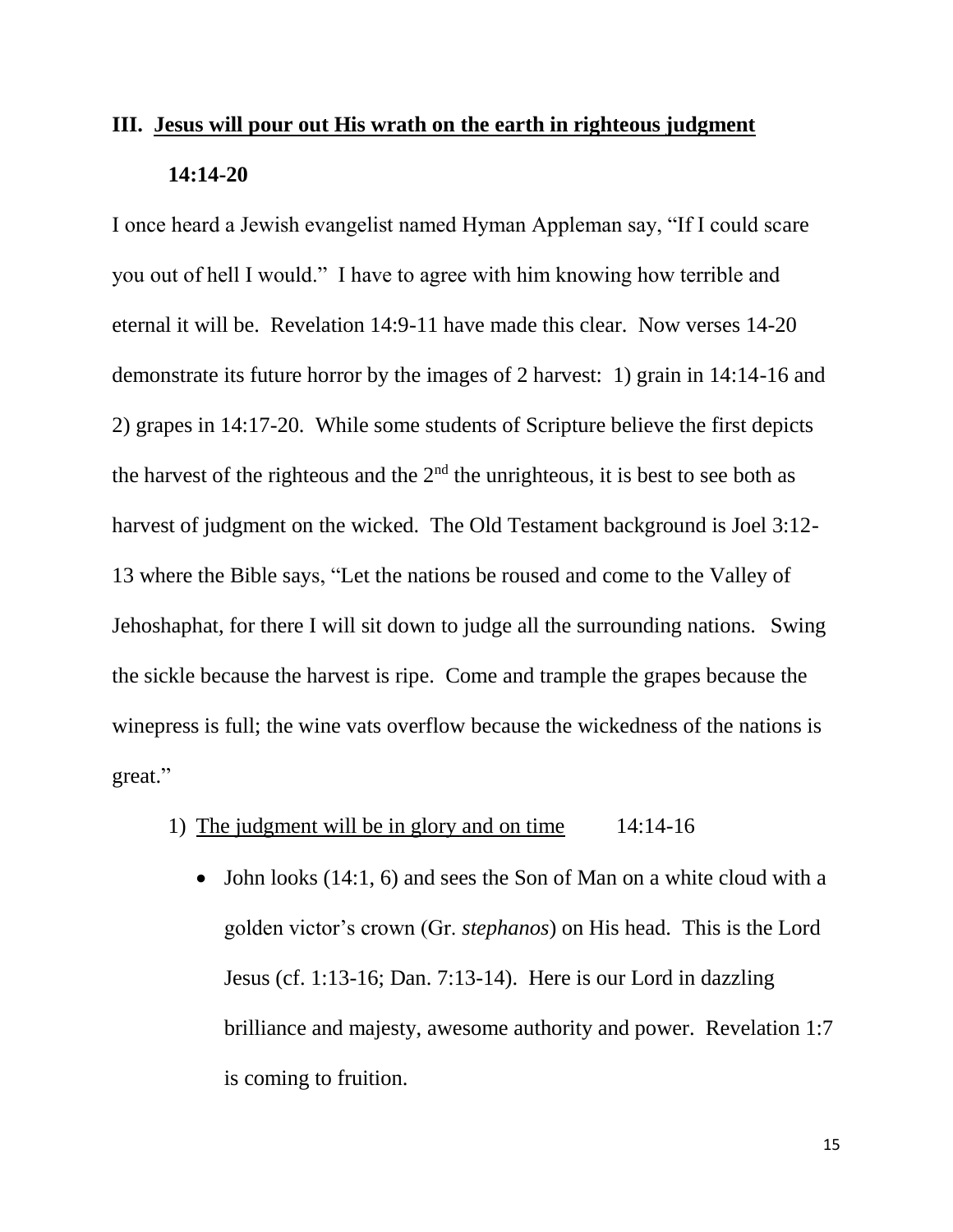- $\bullet$  He has a sharp sickle in his hand (v. 14) and an angel coming out of the temple in heaven says the time to harvest the earth has come because "the earth is fully ripe" (v. 15). Jesus, Himself, "likens the final judgment to the harvest of the earth (Matt. 13:30; 39)" [Johnson, BSC, 143].
- Verse 16 is brief and simple. The One who "sat on the cloud swung his sickle across the earth and the earth was reaped." The divine, heavenly "terminator" has come. Judgment Day has arrived and it cannot be delayed. God's wrath comes via the Lamb. God's wrath comes on time. The ministry of mercy is over. Sowing the seed of the gospel is at an end. Tomorrow is now today.

2) The judgment will be universal and horrific 14:17-20

The vision shifts from the "grain harvest" to the "grape harvest." I believe this is also our first glimpse of the battle or campaign of Armageddon (see 16:12-16; 19:17-21). The  $5<sup>th</sup>$  and  $6<sup>th</sup>$  angels of chapter 14 appear in verses 17-18. The  $5<sup>th</sup>$ , like the  $4<sup>th</sup>$ , comes from the temple. Like our Lord, he has a sharp sickle for reaping. The  $6<sup>th</sup>$  angel comes from the altar, the altar of incense (6:9-11; 8:3-5). There is once more a connection between the prayers of the saints and judgment on earth. God hears and answers our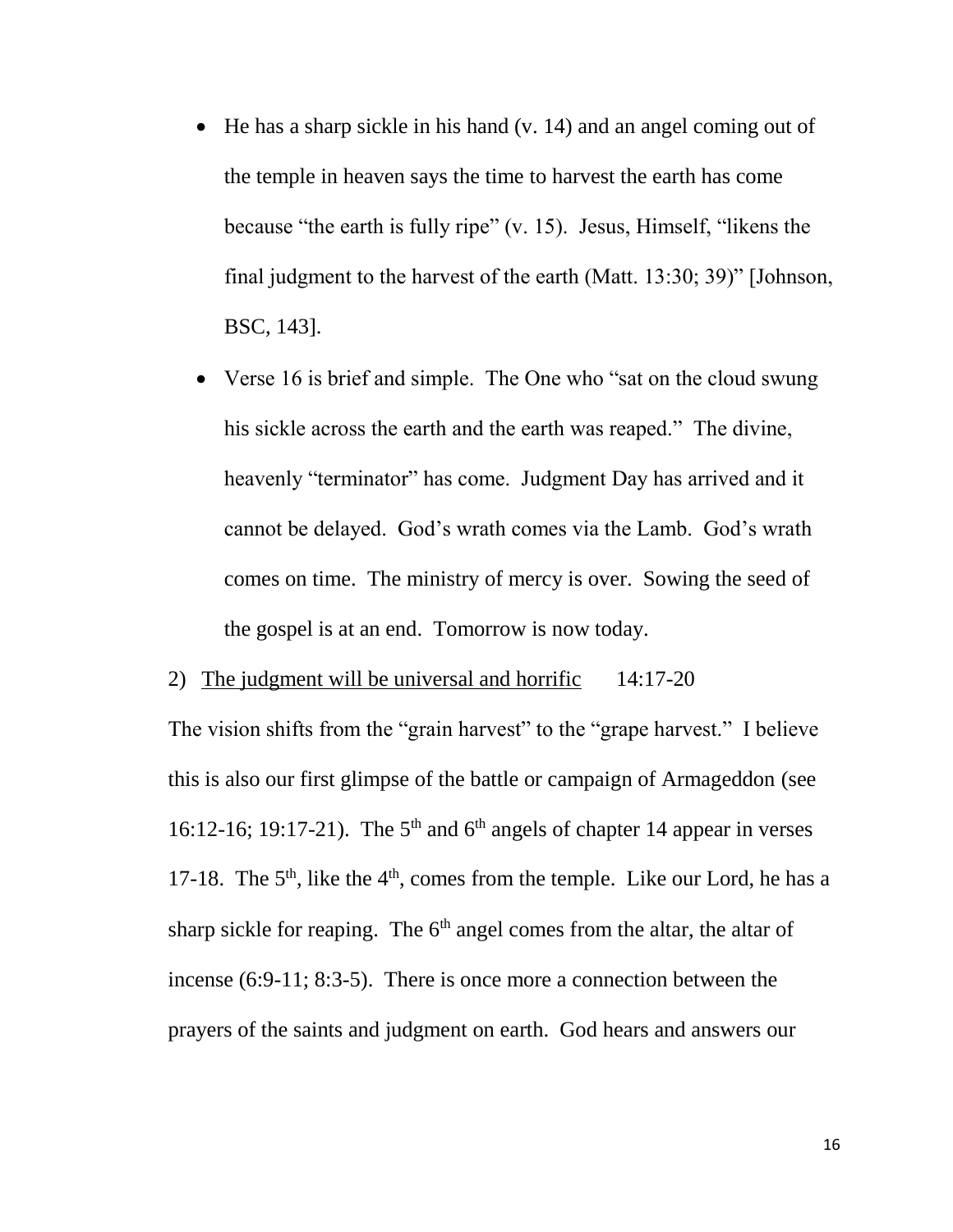prayers. The  $5<sup>th</sup>$  angel commands the  $6<sup>th</sup>$  to harvest the grapes "from the vine" of the earth for its grapes are ripe." Fully ripe is the idea. The time is now.

The angel responds immediately and decisively (v.19). There is no delay, no hesitation. In the Ancient Near East, in the time of John, grapes were trampled or stomped by foot in a trough that had a duct leading to a lower trough or basin where the juice was collected. Treading grapes in a winepress was a familiar figure of divine wrath and judgment. "The splattering of the juice as the grapes are stomped vividly pictures the splattered blood of those who will be destroyed" (MacArthur, vol. 2, 117). Hear the words of Isaiah 63:3-4 – "I have trodden the winepress alone, and from the peoples no one was with Me. For I have trodden them in My anger, and trampled them in My fury; their blood is sprinkled upon My garments, and I have stained all My robes. For the day of vengeance is in My heart, and the year of My redeemed has come."

Hear the words of Lamentations 1:15 – "The Lord has trampled underfoot all my mighty men in my midst; He has called an assembly against me to crush my young men; the Lord trampled as in a winepress the virgin daughter of Judah."

17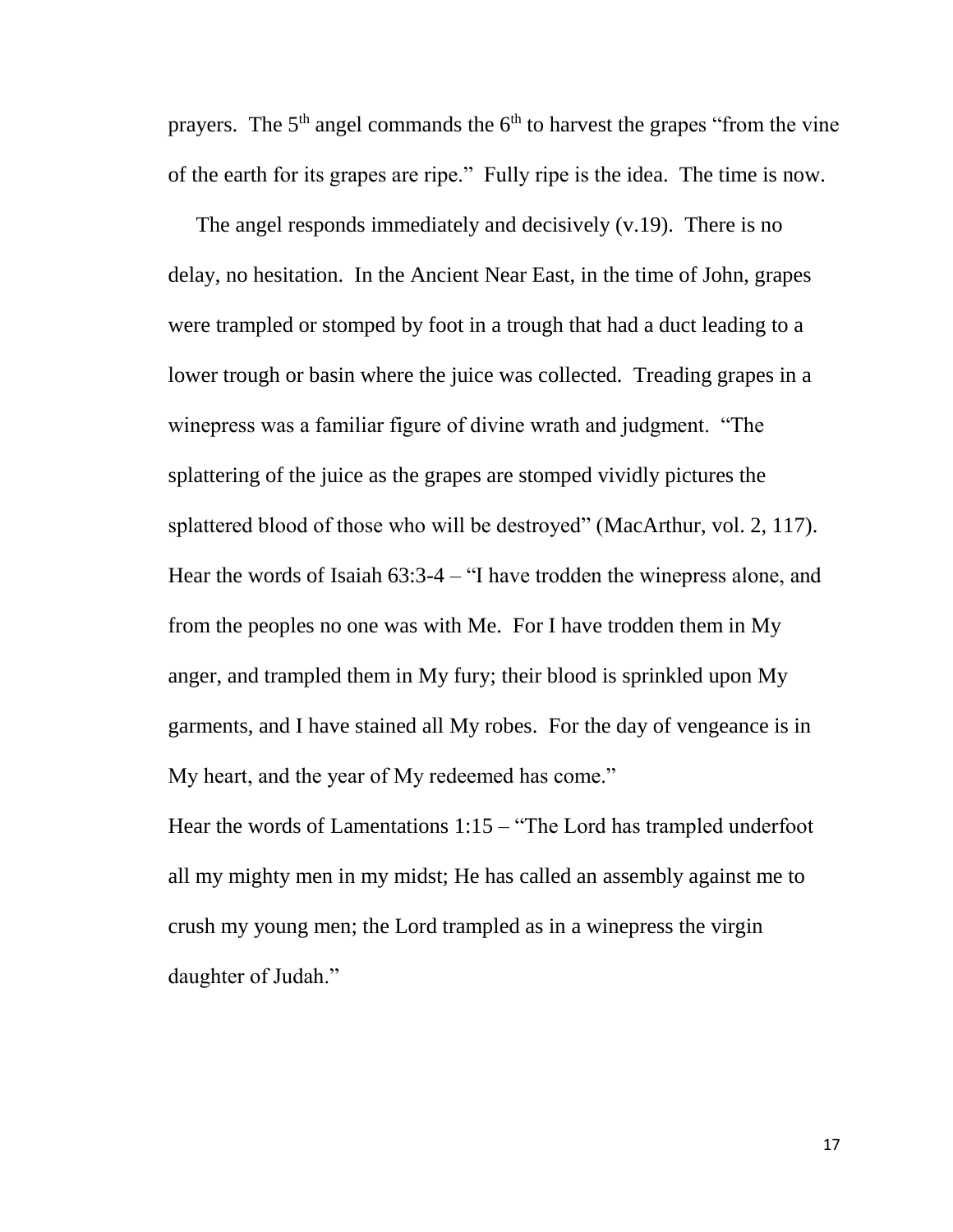Hear the words of Joel 3:13 – "Put in the sickle, for the harvest is ripe. Come, go down; for the winepress is full, the vats overflow  $-$  for their wickedness is great."

And hear the words of Revelation 19:15 – "Now out of His mouth goes a sharp sword, that with it He should strike the nations. And He Himself will rule them with a rod of iron. He Himself treads the winepress of the fierceness and wrath of Almighty God."

• Jerusalem will be spared the terrible judgment at the  $2<sup>nd</sup>$  Coming of Christ according to God's Word. She will be damaged but not destroyed. This is in keeping with God's prediction and promise in Zechariah 14:1- 5. "Behold, the day of the Lord is coming, and your spoil will be divided in your midst. For I will gather all the nations to battle against Jerusalem; the city shall be taken, the houses rifled, and the women ravished. Half of the city shall go into captivity, but the remnant of the people shall not be cut off from the city, then the Lord will go forth and fight against those nations, as He fights in the day of battle, and in that day His feet will stand on the Mount of Olives, which faces Jerusalem on the east. And the Mount of Olives shall be split in two, from east to west, making a very large valley; half of the mountain shall move toward the north and half of it toward the south. Then you shall flee through My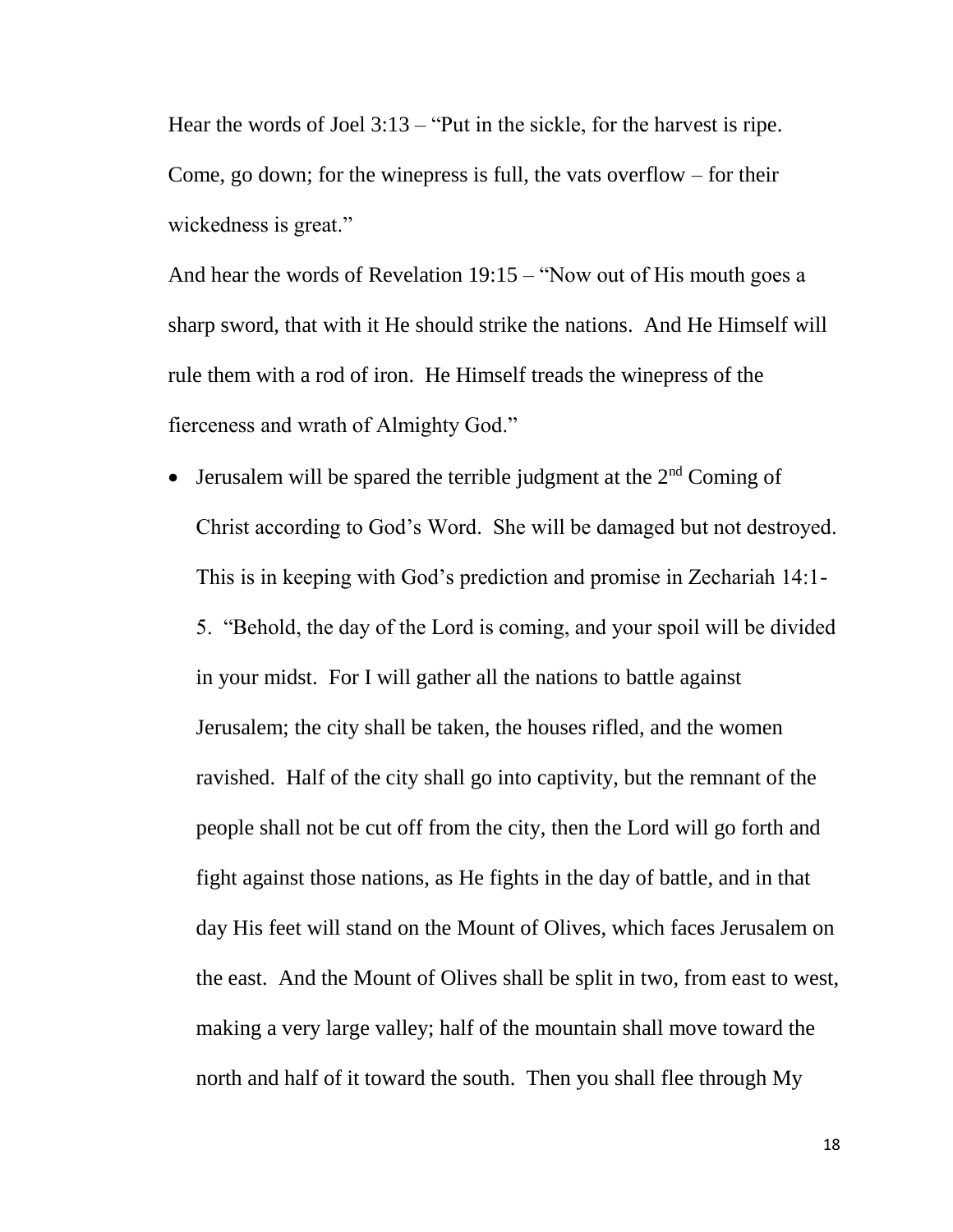mountain valley, for the mountain valley shall reach to Azal. Yes, you shall flee as you fled from the earthquake in the days of Uzziah king of Judah. Thus the Lord my God will come and all the saints with You." The war that will truly end all wars will no doubt be worldwide, yet its focal point will be on the Plain of Esdraelon near Mt. Megiddo (about 60 miles north of Jerusalem). This is what we know as Armageddon. Here will take place the most horrific and destructive battle the world will ever know.

 Armageddon is also noted in 16:12-16 and 19:17-21. Armageddon is more a slaughter than a battle. Blood will flow or be splattered up to a horse's bridle or about 4 feet. It will run for 1600 furlongs or stadia; 184 miles. This is hyperbole suggesting massive, unimaginable slaughter and destruction. (MacArthur, vol. 2, 117). Josephus tells us that when Jerusalem was destroyed in AD 70 by the Roman general Titus, he killed so many Jews that the whole city ran with blood so much that the fire of many houses were quenched with their blood. In this battle, the blood will fill the troughs and streambeds throughout the valley of Megiddo and beyond. (*Wars of the Jews* 6.8.5). It will truly be a just and terrible day of vengeance and judgment.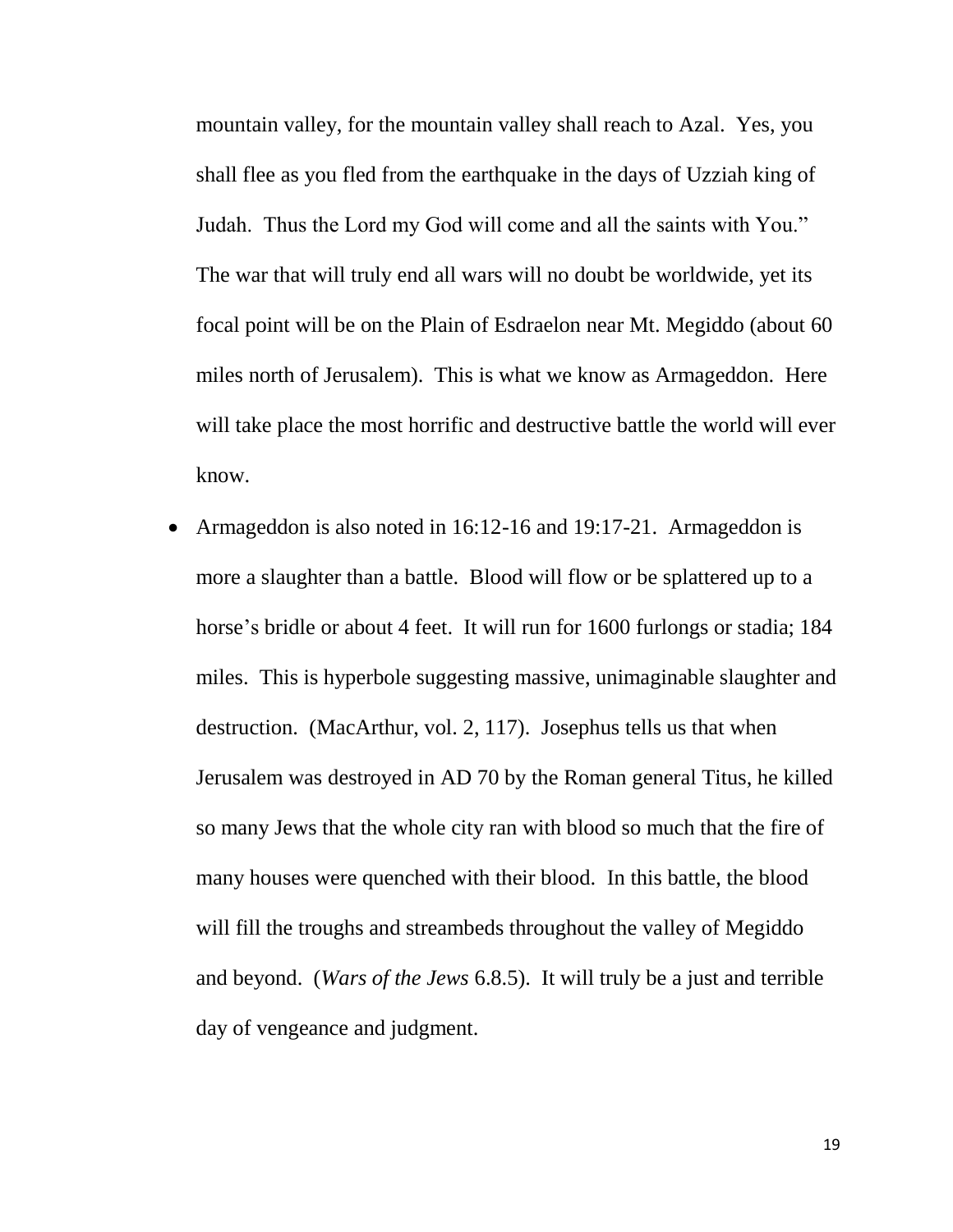#### **Conclusion**

The faithful Baptist preacher of London, England, Charles Spurgeon, understood the gravity of what it means to stand either with Jesus or against Jesus. He understood, as many do not, what was at stake. Bringing his own sermon from this chapter to a conclusion, he pled with conviction and passion in words I simply cannot ignore. I urge you to heed his warning and his counsel lest you are thrown into the great winepress of the wrath of God.

"I beseech you, do not risk that doom for yourselves. Escape for your lives; look not behind you but fly to the only refuge which God has provided. Whoever will entrust his soul to Jesus Christ shall be eternally saved. Look unto him who wore the thorncrown, and repose your soul's entire confidence in Him, and then, in that last great day, you shall see Him seated on the white cloud, wearing the golden crown, and you shall be gathered…But if you reject Him, do not think it wrong that you should be cast with the grapes into the winepress of the wrath of God, and be trodden with the rest of "the clusters of the vine of the earth." I beg you to take Christ as your Saviour, this very hour lest this night you should die unsaved. Lay hold of Jesus, lest you never hear another gospel invitation or warning. If I have seemed to speak